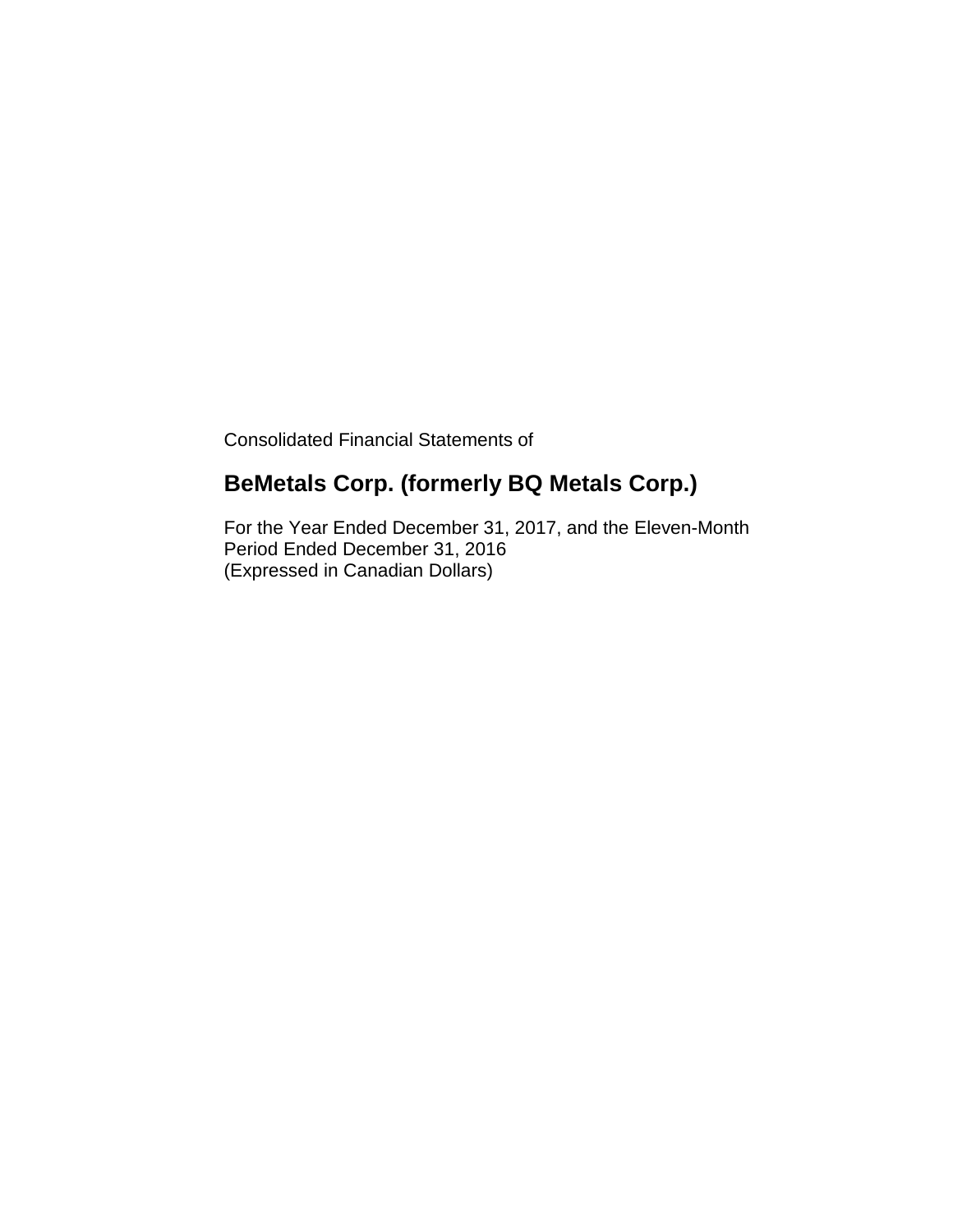

April 24, 2018

## **Independent Auditor's Report**

## **To the Shareholders of BeMetals Corp. (formerly BQ Metals Corp.)**

We have audited the accompanying consolidated financial statements of BeMetals Corp., which comprise the consolidated statements of financial position as at December 31, 2017 and December 31, 2016 and the consolidated statements of loss and comprehensive loss, equity and cash flows for the year ended December 31, 2017 and for the eleven month period ended December 31, 2016, and the related notes, which comprise a summary of significant accounting policies and other explanatory information.

## **Management's responsibility for the consolidated financial statements**

Management is responsible for the preparation and fair presentation of these consolidated financial statements in accordance with International Financial Reporting Standards, and for such internal control as management determines is necessary to enable the preparation of consolidated financial statements that are free from material misstatement, whether due to fraud or error.

## **Auditor's responsibility**

Our responsibility is to express an opinion on these consolidated financial statements based on our audits. We conducted our audits in accordance with Canadian generally accepted auditing standards. Those standards require that we comply with ethical requirements and plan and perform the audit to obtain reasonable assurance about whether the consolidated financial statements are free from material misstatement.

An audit involves performing procedures to obtain audit evidence about the amounts and disclosures in the consolidated financial statements. The procedures selected depend on the auditor's judgment, including the assessment of the risks of material misstatement of the consolidated financial statements, whether due to fraud or error. In making those risk assessments, the auditor considers internal control relevant to the entity's preparation and fair presentation of the consolidated financial statements in order to design audit procedures that are appropriate in the circumstances, but not for the purpose of expressing an opinion on the effectiveness of the entity's internal control. An audit also includes evaluating the appropriateness of accounting policies used and the reasonableness of accounting estimates made by management, as well as evaluating the overall presentation of the consolidated financial statements.

We believe that the audit evidence we have obtained in our audits is sufficient and appropriate to provide a basis for our audit opinion.

*PricewaterhouseCoopers LLP*

"PwC" refers to PricewaterhouseCoopers LLP, an Ontario limited liability partnership.

*PricewaterhouseCoopers Place, 250 Howe Street, Suite 1400, Vancouver, British Columbia, Canada V6C 3S7 T: +1 604 806 7000, F: +1 604 806 7806*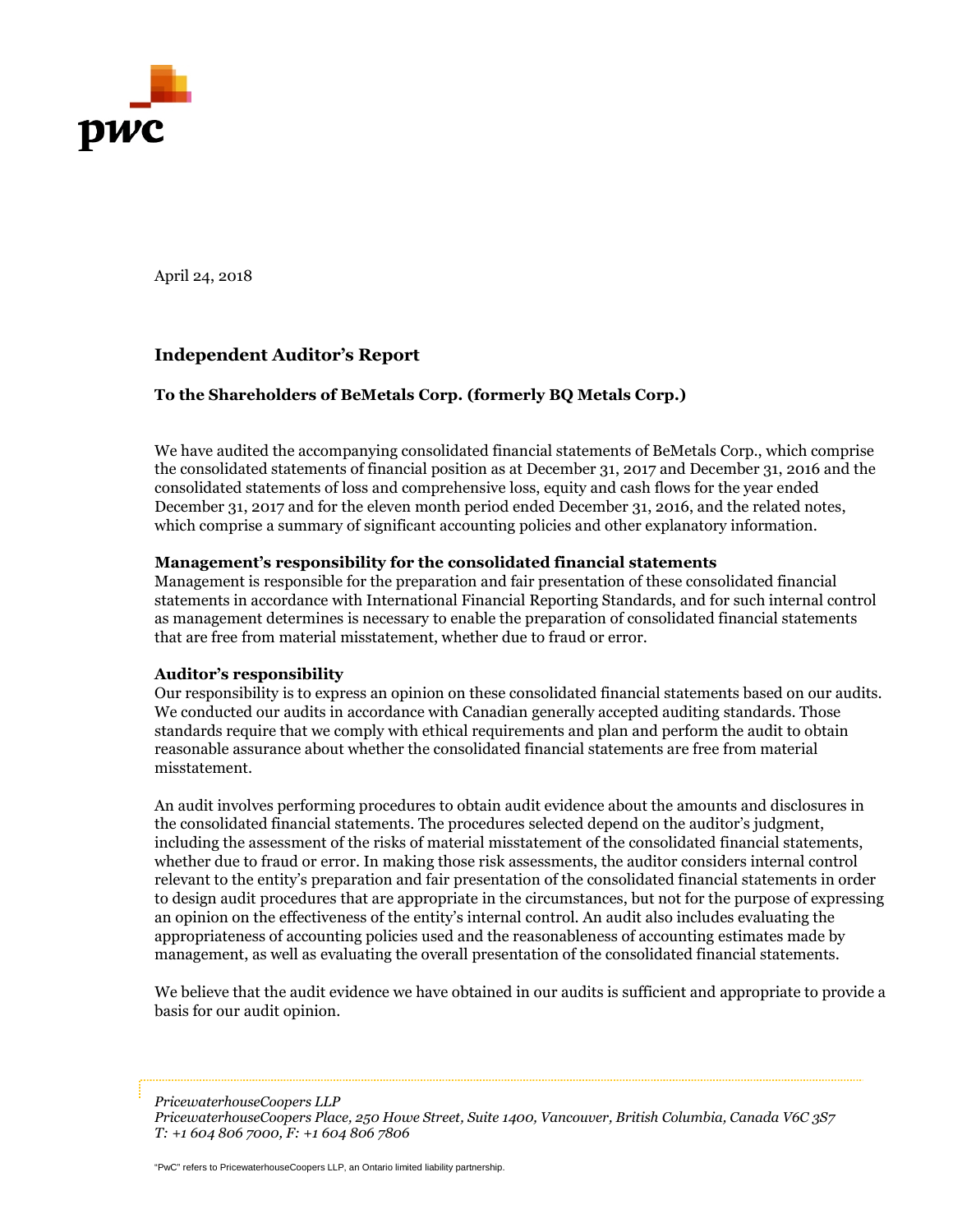

## **Opinion**

In our opinion, the consolidated financial statements present fairly, in all material respects, the financial position of BeMetals Corp. as at December 31, 2017 and December 31, 2016 and its financial performance and its cash flows for the year ended December 31, 2017 and for the eleven month period ended December 31, 2016 in accordance with International Financial Reporting Standards.

## **Emphasis of matter**

Without qualifying our opinion, we draw attention to note 1 in the consolidated financial statements, which describes matters and conditions that indicate the existence of a material uncertainty that may cast significant doubt about BeMetals Corp.'s ability to continue as a going concern.

**(Signed) "PricewaterhouseCoopers LLP"** 

**Chartered Professional Accountants**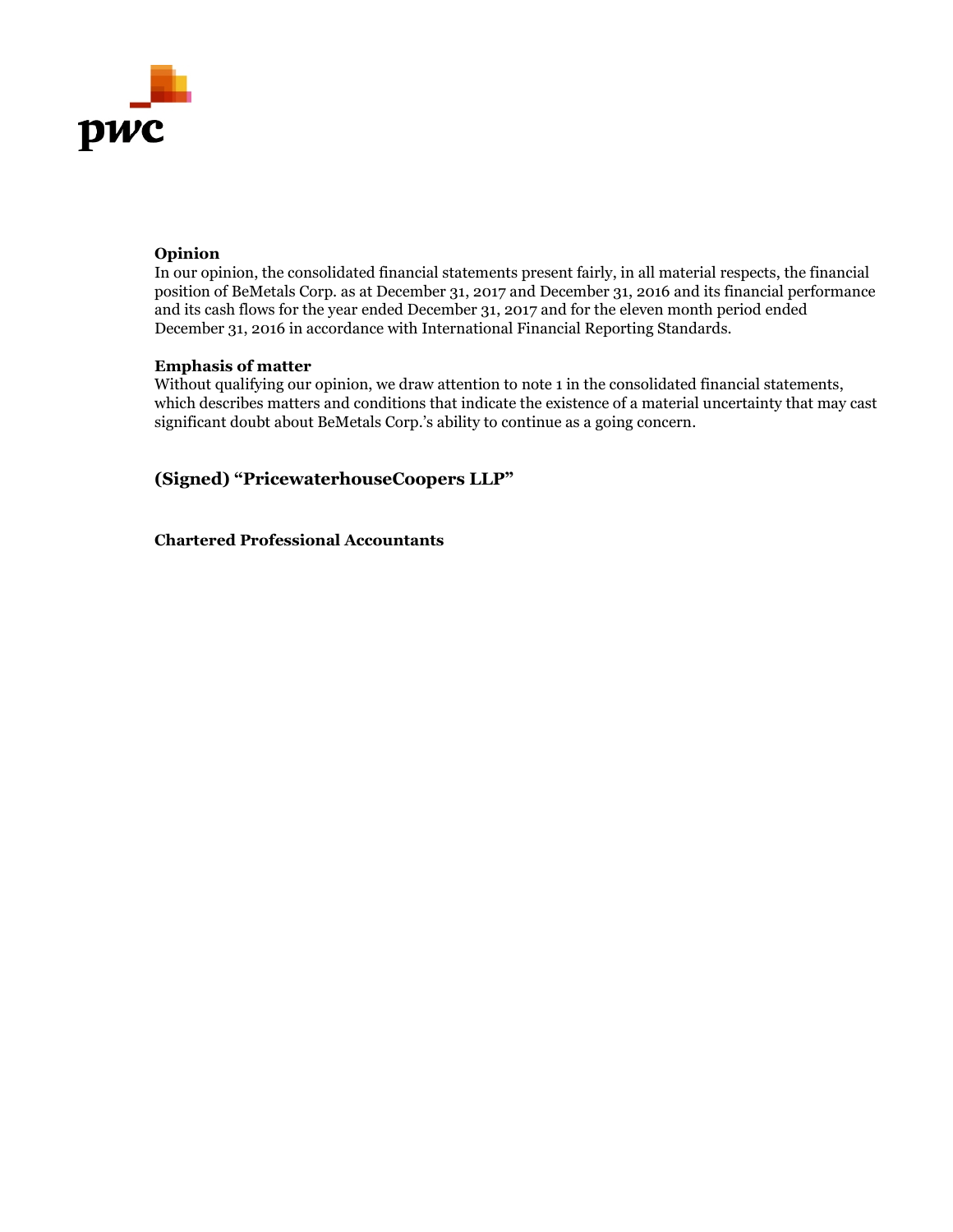Consolidated Statements of Financial Position

(Expressed in Canadian dollars)

|                                                  | As at<br>December 31,<br>2017 |             | As at<br>December 31,<br>2016 |
|--------------------------------------------------|-------------------------------|-------------|-------------------------------|
| <b>Assets</b>                                    |                               |             |                               |
| <b>Current assets</b>                            |                               |             |                               |
| Cash                                             | \$                            | 105,869     | \$<br>488,599                 |
| Amounts receivable                               |                               | 43,130      | 5,909                         |
| Prepaid expenses                                 |                               |             | 1,250                         |
| <b>Total assets</b>                              | \$                            | 148,999     | \$<br>495,758                 |
|                                                  |                               |             |                               |
| <b>Liabilities and equity</b>                    |                               |             |                               |
| <b>Current liabilities</b>                       |                               |             |                               |
| Trade and other payables                         | \$                            | 267,784     | \$<br>50,735                  |
| <b>Total liabilities</b>                         |                               | 267,784     | 50,735                        |
| Equity (deficiency)                              |                               |             |                               |
| Share capital (Note 4)                           |                               | 2,345,095   | 921,133                       |
| Share subscriptions received in advance (Note 4) |                               |             | 199,980                       |
| Equity reserve                                   |                               | 324,218     | 324,218                       |
| Deficit                                          |                               | (2,788,098) | (1,000,308)                   |
| Total equity (deficiency)                        |                               | (118, 785)  | 445,023                       |
| <b>Total liabilities and equity</b>              | \$                            | 148,999     | \$<br>495,758                 |

Nature of operations and going concern (Note 1) Subsequent events (Note 9)

Approved by the Board of Directors and authorized for issue on April 24, 2018:

"Clive T. Johnson" Director

"John Wilton" **Director**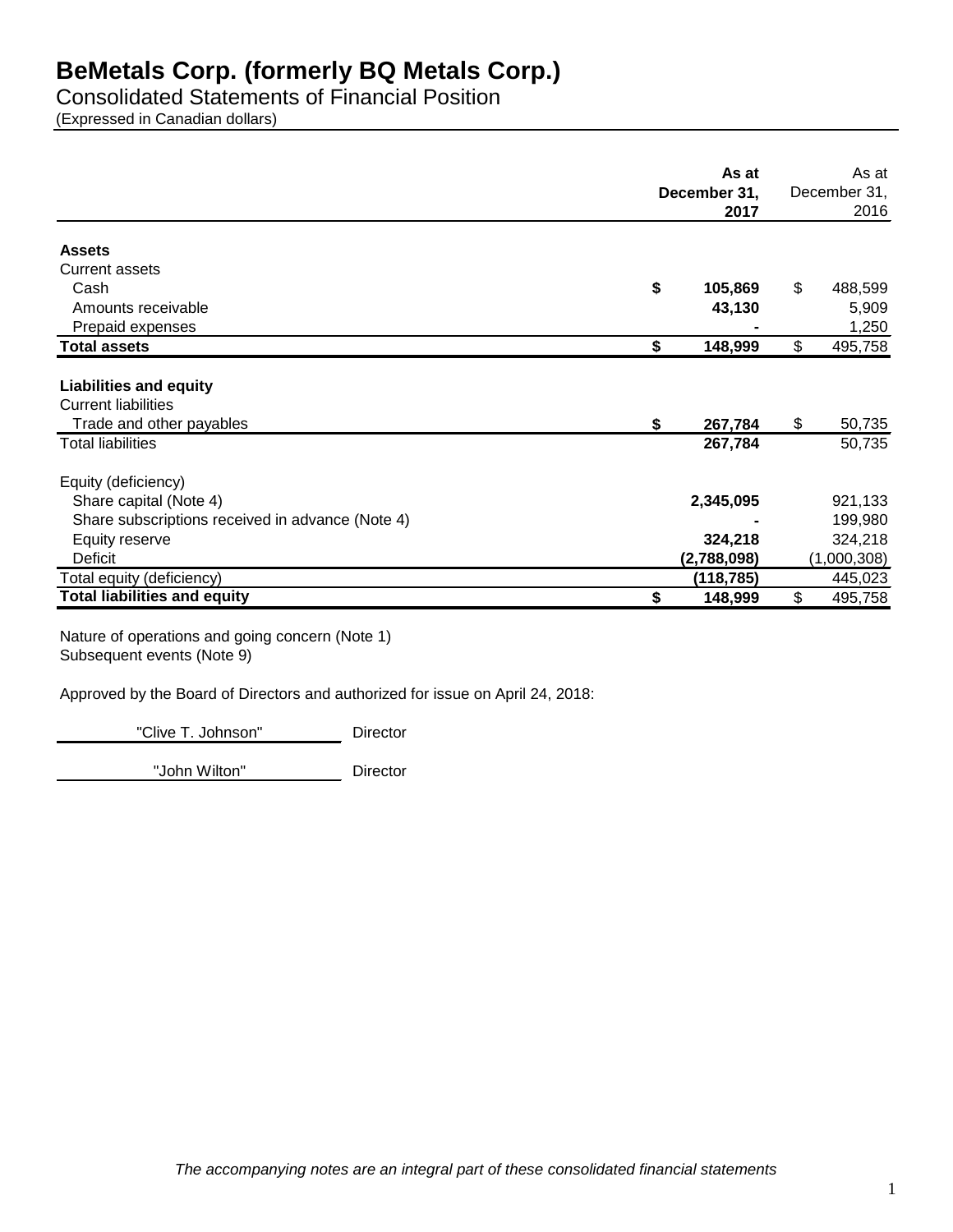Consolidated Statements of Loss and Comprehensive Loss

(Expressed in Canadian dollars)

|                                                                             | Year ended<br>December 31,<br>2017 | Eleven-month period ended<br>December 31,<br>2016 |
|-----------------------------------------------------------------------------|------------------------------------|---------------------------------------------------|
| <b>Expenses</b>                                                             |                                    |                                                   |
| Consulting                                                                  | \$<br>669,225                      | \$<br>29,365                                      |
| Office and administration                                                   | 16,537                             | 31,721                                            |
| Professional fees                                                           | 1,015,690                          | 25,746                                            |
| Regulatory and transfer agent                                               | 52,950                             | 14,577                                            |
| Share-based compensation (Note 4)                                           |                                    | 145,135                                           |
| Travel                                                                      | 46,901                             |                                                   |
|                                                                             | (1,801,303)                        | (246, 544)                                        |
| Finance income (expense)                                                    | 3,470                              | (3,281)                                           |
| Foreign exchange gain                                                       | 2,483                              |                                                   |
| Write-off of trade and other payables (Note 5)                              | 7,560                              |                                                   |
|                                                                             | 13,513                             | (3, 281)                                          |
| Net loss and comprehensive loss                                             | (1,787,790)<br>\$                  | \$<br>(249, 825)                                  |
| Basic and diluted loss per share                                            | (0.03)<br>S                        | \$<br>(0.01)                                      |
| Weighted average number of common shares<br>outstanding - basic and diluted | 55,483,509                         | 31,451,272                                        |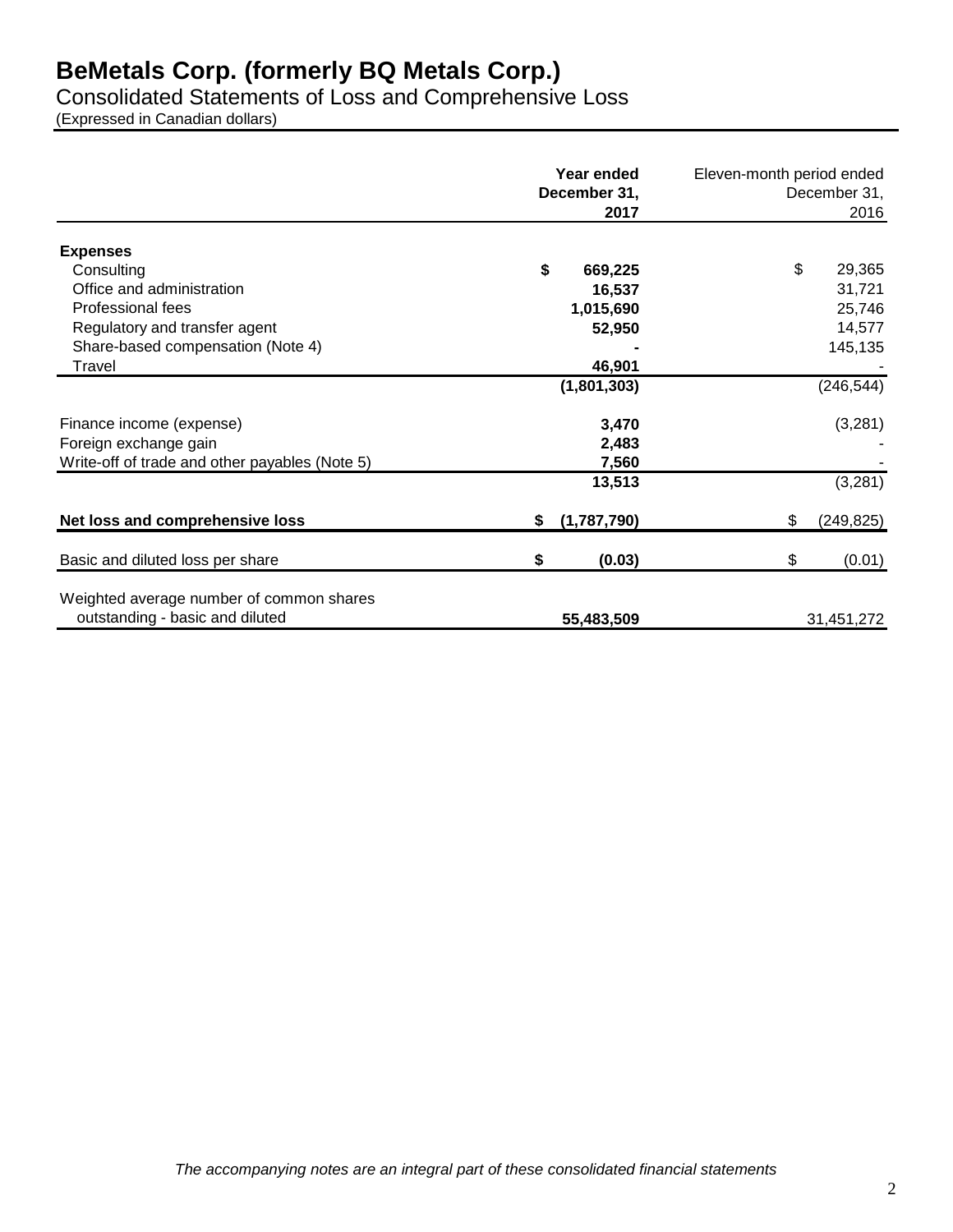Consolidated Statements of Equity

(Expressed in Canadian dollars)

|                                            |               |                          |     | Share<br>subscriptions |               |               |                  |              |
|--------------------------------------------|---------------|--------------------------|-----|------------------------|---------------|---------------|------------------|--------------|
|                                            | Share capital |                          |     | received in            | Obligation to | Equity        |                  | Total equity |
|                                            | Shares issued | Amount                   |     | advance                | issue shares  | reserve       | Deficit          | (deficiency) |
| At January 31, 2016                        | 2,798,577     | \$<br>421,133            | \$  |                        | \$<br>20,000  | \$<br>179,083 | (750, 483)<br>J. | (130, 267)   |
| Private placement                          | 30,000,000    | 500,000                  |     |                        |               |               |                  | 500,000      |
| Obligation to issue shares settled in cash |               |                          |     |                        | (20,000)      |               |                  | (20,000)     |
| Share subscriptions received in advance    |               | $\blacksquare$           |     | 199,980                |               |               |                  | 199,980      |
| Share-based compensation                   |               | $\overline{\phantom{0}}$ |     |                        | ۰             | 145,135       |                  | 145,135      |
| Net loss and comprehensive loss            |               |                          |     |                        |               |               | (249, 825)       | (249, 825)   |
| At December 31, 2016                       | 32,798,577    | 921,133                  | \$. | 199,980                | \$<br>۰       | 324,218       | \$(1,000,308)    | 445,023      |
| Private placement                          | 24,000,000    | 1,440,000                |     | (199, 980)             |               |               |                  | 1,240,020    |
| Share issue costs                          |               | (16,038)                 |     |                        |               |               |                  | (16,038)     |
| Net loss and comprehensive loss            |               |                          |     |                        |               |               | (1,787,790)      | (1,787,790)  |
| At December 31, 2017                       | 56,798,577    | \$2,345,095              | \$  |                        | $\sim$        | 324,218       | \$ (2,788,098)   | (118, 785)   |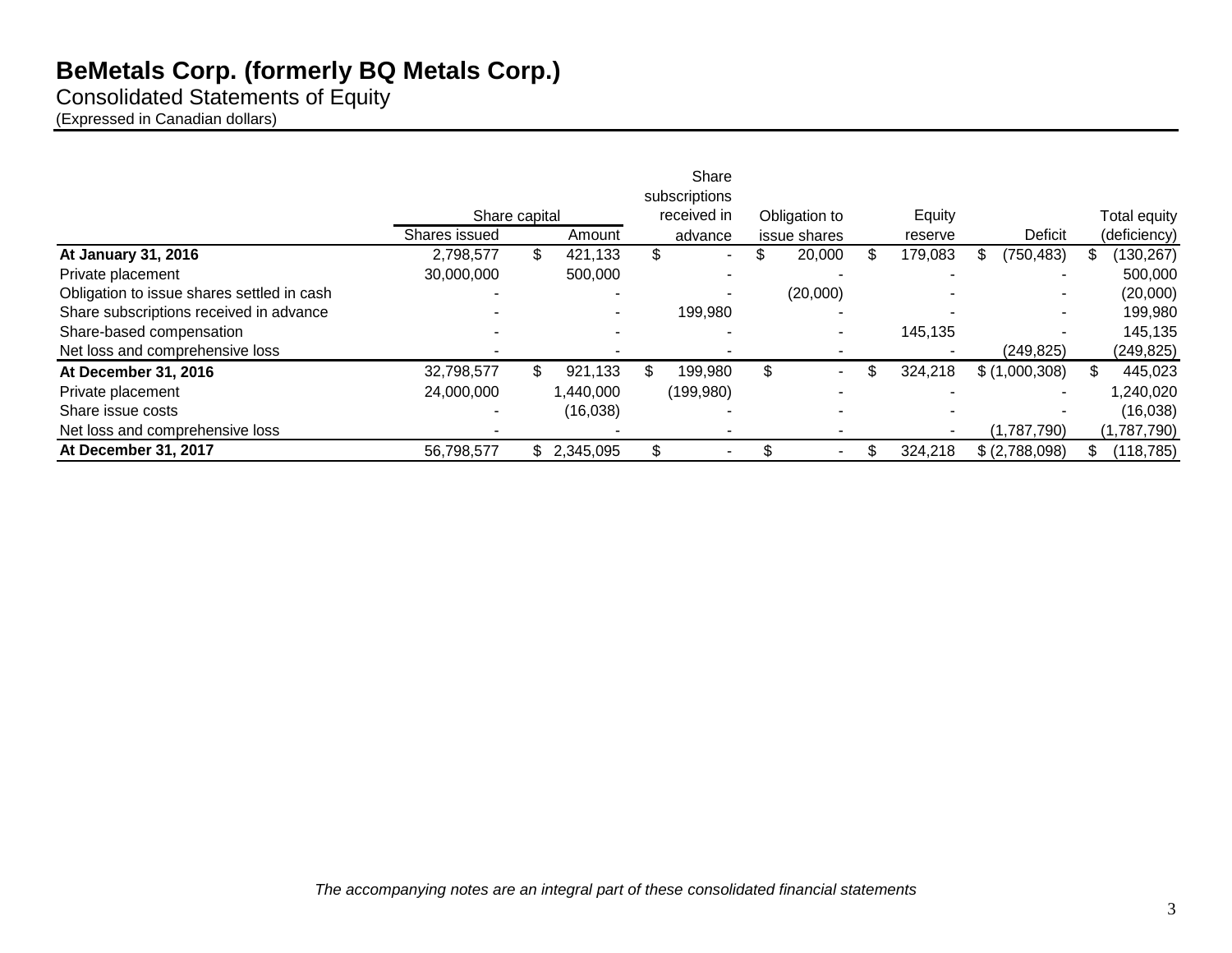Consolidated Statements of Cash Flows (Expressed in Canadian dollars)

|                                             | Year ended<br>December 31,<br>2017 | Eleven-month period ended<br>December 31,<br>2016 |  |  |
|---------------------------------------------|------------------------------------|---------------------------------------------------|--|--|
| <b>Operating activities</b>                 |                                    |                                                   |  |  |
| Net loss                                    | (1,787,790)<br>\$                  | \$<br>(249, 825)                                  |  |  |
| Adjusted for:                               |                                    |                                                   |  |  |
| Share-based compensation                    |                                    | 145,135                                           |  |  |
| Accrued loan interest payable               |                                    | 3,258                                             |  |  |
| Changes in non-cash working capital items:  |                                    |                                                   |  |  |
| Amounts receivable                          | (37, 221)                          | (4, 816)                                          |  |  |
| Prepaid expenses                            | 1,250                              | (1,250)                                           |  |  |
| Trade and other payables                    | 217,049                            | 36,004                                            |  |  |
| Cash used in operating activities           | (1,606,712)                        | (71, 494)                                         |  |  |
|                                             |                                    |                                                   |  |  |
| <b>Financing activities</b>                 |                                    |                                                   |  |  |
| Private placement, net of share issue costs | 1,223,982                          | 500,000                                           |  |  |
| Obligation to issue shares settled in cash  |                                    | (20,000)                                          |  |  |
| Share subscriptions received in advance     |                                    | 199,980                                           |  |  |
| Repayment of loan payable                   |                                    | (100,000)                                         |  |  |
| Interest on loan payable                    |                                    | (20, 880)                                         |  |  |
| Cash provided by financing activities       | 1,223,982                          | 559,100                                           |  |  |
| Increase (decrease) in cash                 | (382, 730)                         | 487,606                                           |  |  |
| Cash, beginning of period                   | 488,599                            | 993                                               |  |  |
| Cash, end of period                         | 105,869<br>\$                      | 488,599<br>\$                                     |  |  |

Interest of \$nil was paid during the year ended December 31, 2017 (Eleven-month period ended December 31, 2016: \$20,000).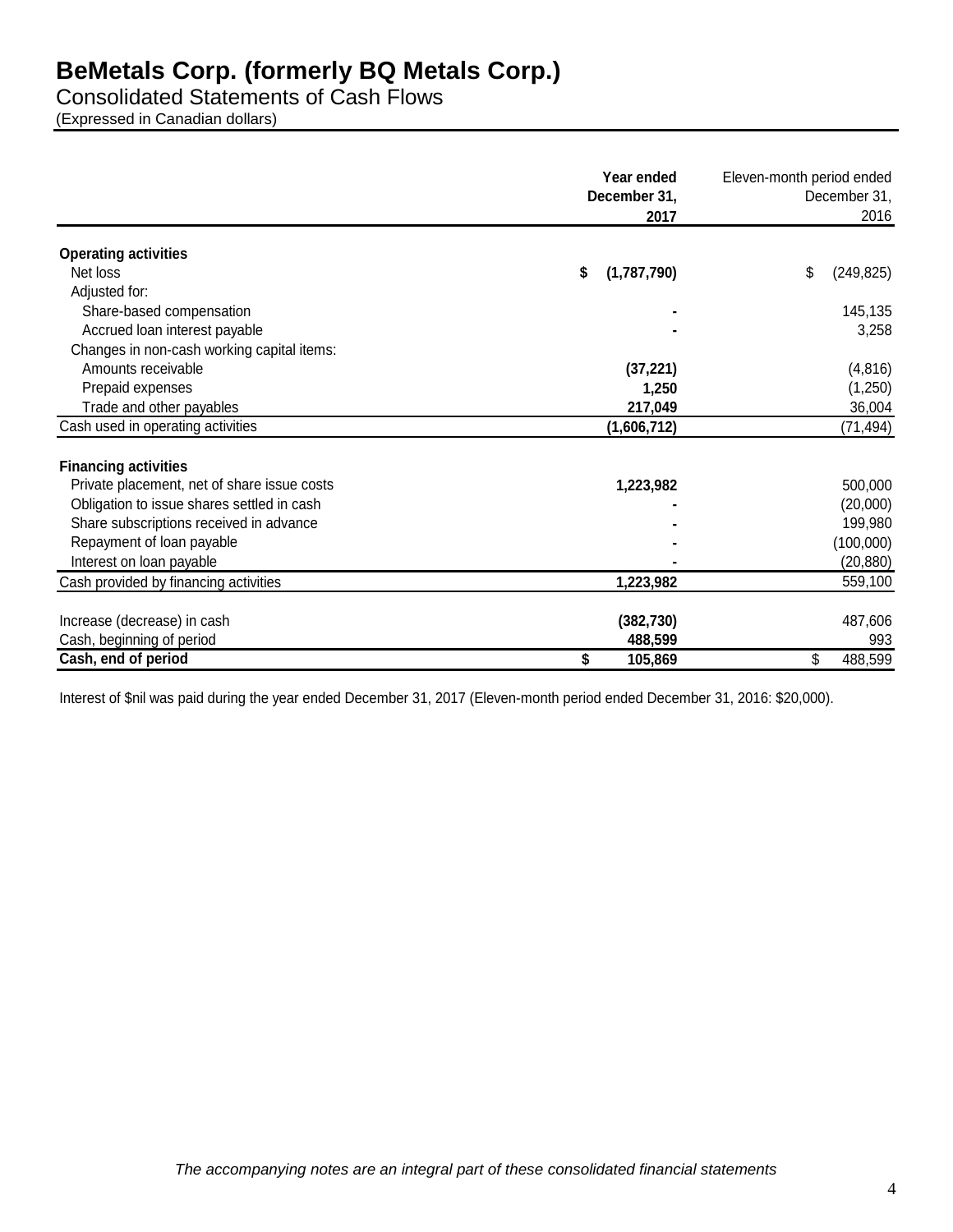## **1. NATURE OF OPERATIONS AND GOING CONCERN**

The Company was incorporated on February 4, 2008 under the Business Corporations Act of the Province of British Columbia. In March 2010, the Company completed its initial public offering and commenced trading on Tier 2 of the TSX Venture Exchange ("TSX-V") as a Capital Pool Company ("CPC"). As a CPC, the Company has no material commercial operations and no material assets other than cash and its principal business is the identification and evaluation of assets and to negotiate an acquisition of or participation in a business (the "Qualifying Transaction").

In February 2018, the Company entered into an agreement to acquire up to a 72% interest in the Pangeni Project in the Zambian Copperbelt (the "Project") (Note 9), which the Company intends to file with the TSX-V as its Qualifying Transaction. The Project is located on the western extension of the Zambian Copperbelt underlain by Katangan Supergroup metasediments which are covered by a thin veneer of Kalahari sands. The Sentinel, open pit, Copper Mine is operated by First Quantum Minerals some 130 kilometers to the northeast of the Project. A number of other major international mining companies have identified this region of the Zambian Copperbelt to be prospective for the discovery of tier one copper mines and are conducting exploration field work. The agreement and acquisition remains subject to approval by the TSX-V.

The Company continues to identify and evaluate other potential opportunities as part of its growth strategy with the goal of becoming a significant base metals company through the acquisition of quality exploration, development and production stage base metal projects.

In April 2018, the Company changed its name to BeMetals Corp. from BQ Metals Corp. (previously Miza Enterprises Inc.) In connection with the name change, the Company's trading symbol on the NEX board of the TSX Venture Exchange was changed to "BMET.H". In February 2017, the Company determined to change its financial year end from January 31 to December 31, with the transition year being February 1, 2016 to December 31, 2016. In January 2017, the Company completed a common share stock split on the basis of three new common shares for each one old common share. All common share and per common share amounts in these financial statements have been retroactively restated to reflect the stock split. The Company's head office address is 3123 – 595 Burrard Street, Vancouver, BC, V7X 1J1. The registered and records office address is 2500 – 700 W. Georgia Street, Vancouver BC, V7Y 1B3.

These consolidated financial statements have been prepared on the basis of a going concern, which assumes that the Company will realize its assets and discharge its liabilities in the normal course of business. As at December 31, 2017, the Company had a working capital deficit of \$118,785. The Company has incurred negative cash flows from operations of \$1,606,712, recorded a loss of \$1,787,790 for the year ended December 31, 2017, and has an accumulated deficit of \$2,788,098 as at December 31, 2017. The Company does not currently have a recurring source of revenue and does not currently have sufficient financial resources to fund on-going operating expenditures and the Company's development plan. Although the Company has been successful in the past in obtaining financing, there is no assurance that it will be able to obtain adequate financing in the future or that such financing will be on terms that are acceptable to the Company. The uncertainty of the Company's success in raising additional capital funding casts significant doubt on the Company's ability to continue as a going concern. These consolidated financial statements do not reflect the adjustments to the carrying values of assets and liabilities and the reported expenses and statement of financial position classifications that would be necessary if the Company were unable to realize its assets and settle its liabilities as a going concern in the normal course of operations for the foreseeable future. These adjustments could be material.

## **2. BASIS OF PRESENTATION**

## *(a) Statement of compliance*

These financial statements as at and for the year ended December 31, 2017, including comparatives, are prepared in accordance with International Financial Reporting Standards ("IFRS") as issued by the International Accounting Standards Board ("IASB").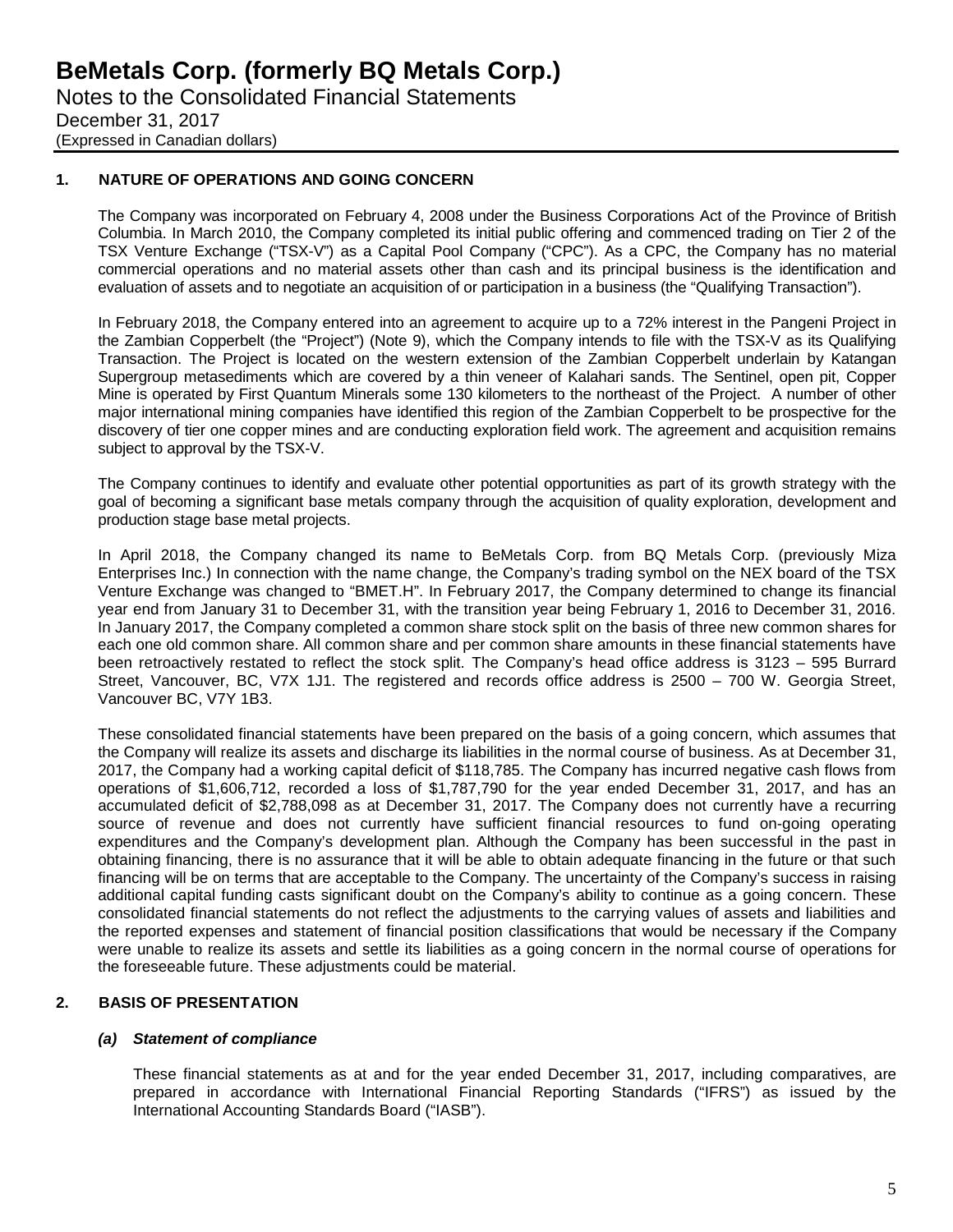## **2. BASIS OF PRESENTATION** (continued)

#### *(b) Basis of measurement*

These financial statements have been prepared on a historical cost basis except for financial instruments classified as financial instruments at fair value. In addition, these financial statements have been prepared using the accrual basis of accounting, except for cash flow information.

#### *(c) Significant accounting judgments and estimates*

The preparation of financial statements in conformity with IFRS requires management to make estimates and assumptions that affect the reported amounts of assets and liabilities and disclosure of contingent assets and liabilities at the date of the financial statements and the reported amounts of expenses during the reporting period. Actual outcomes could differ from these estimates. These financial statements include estimates which, by their nature, are uncertain. The impacts of such estimates are pervasive throughout the financial statements, and may require accounting adjustments based on future occurrences.

Revisions to accounting estimates are recognized in the period in which the estimate is revised and may affect both the period of revision and future periods.

#### *Key Source of Estimation Uncertainty*

#### *Share-based payments*

Share-based compensation expense is measured by reference to the fair value of the share options at the date at which they are granted. Estimating fair value for granted share options requires determining the most appropriate valuation model which is dependent on the terms and conditions of the grant. This estimate also requires determining the most appropriate inputs to the valuation model including the expected life of the option, volatility, dividend yield, risk-free interest rate, and making assumptions about them. The fair value of the share-based compensation expense for the period along with the assumptions and model used for estimating fair value for share-based compensation transactions are disclosed in Note 4.

## *(d) Principles of consolidation*

Subsidiaries are all entities over which the Company has the power to govern the financial and operating policies generally accompanying a shareholding of more than one half of the voting rights. The existence and effect of potential voting rights that are currently exercisable or convertible are considered when assessing whether the Company controls another entity. Subsidiaries are fully consolidated from the date on which control is transferred to the Company until the date on which control ceases. All intercompany balances and transactions are eliminated upon consolidation.

The Company has two subsidiaries incorporated in British Columbia, Canada, BQ Financeco Corp. and BQ Acquisition Corp. The functional currency of these entities and the Company is the Canadian dollar.

## **3. SUMMARY OF SIGNIFICANT ACCOUNTING POLICIES**

The principal accounting policies used in the preparation of these financial statements are described below:

## *(a) Cash and Cash Equivalents*

Cash includes deposits held with banks that are available on demand. Cash equivalents include short-term investments that have maturity dates of three months or less from the date of purchase, or are redeemable prior to maturity without significant costs or penalties.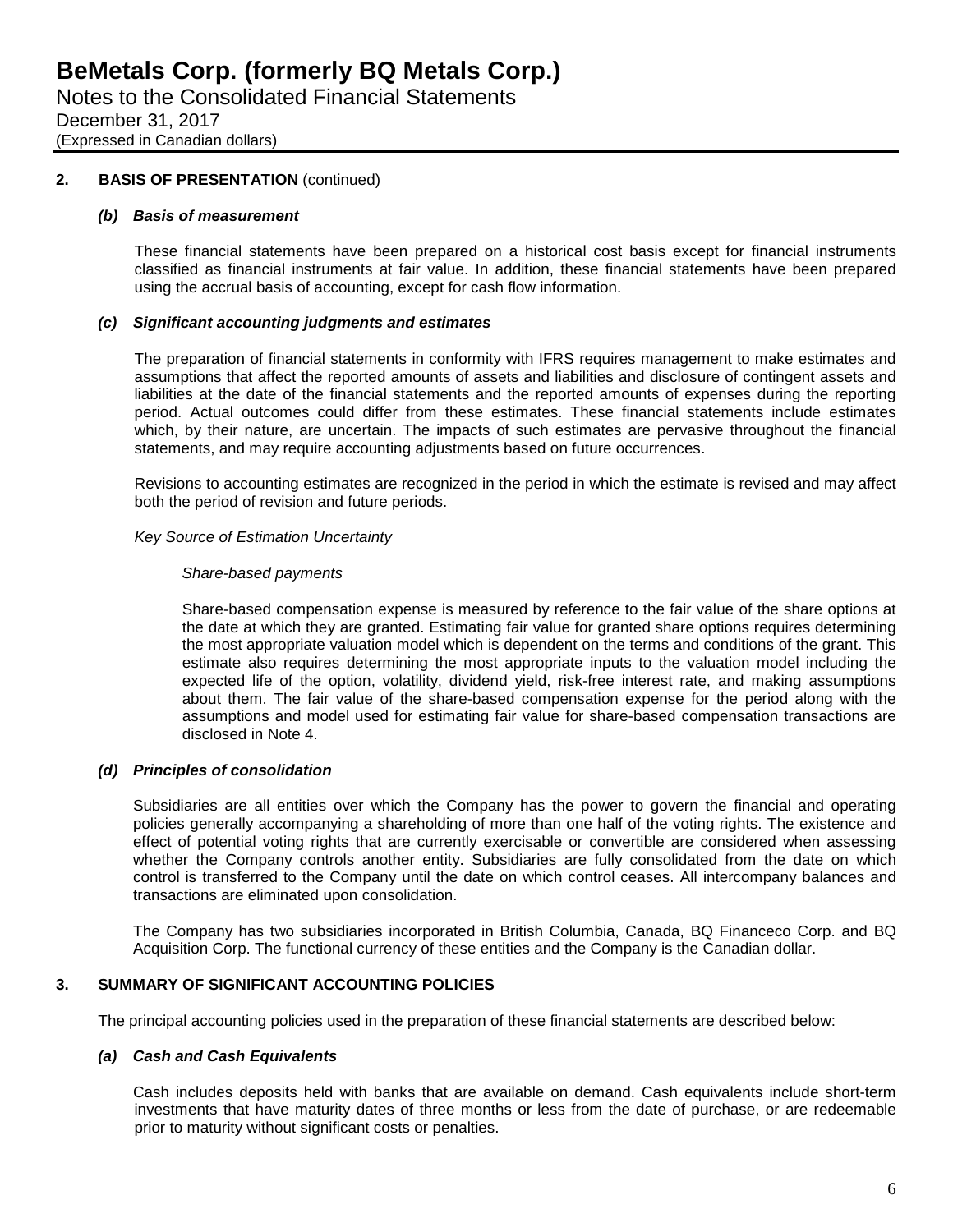## **3. SUMMARY OF SIGNIFICANT ACCOUNTING POLICIES** (continued)

#### *(b) Loss per share*

Basic loss per share is computed by dividing the net loss for the period by the weighted average number of common shares outstanding during the period. The diluted loss per share reflects the potential dilution of common share equivalents, such as outstanding share options and warrants, in the weighted average number of common shares outstanding during the period. For this purpose, it is assumed that proceeds upon the exercise of share options and warrants are used to purchase common shares at the average market price during the period. Share options and warrants outstanding as at December 31, 2017, are anti-dilutive and, therefore, have not been taken into account in the diluted per share calculations.

#### *(c) Share-based payments*

The Company's share option plan allows Company employees, directors, officers, consultants and charitable organizations to acquire shares of the Company. The fair value of options granted is recognized as sharebased compensation expense with a corresponding increase in equity.

Fair value is measured at grant date, and each tranche is recognized using the graded vesting method over the period during which the options vest. The fair value of the options granted is measured using the Black-Scholes option pricing model, taking into account the terms and conditions upon which the options were granted. At each financial position reporting date, the amount recognized as an expense is adjusted to reflect the actual number of share options that are expected to vest. In situations where equity instruments are issued to non-employees and some or all of the goods or services received by the entity as consideration cannot be specifically identified, they are measured at the fair value of the share-based payment. Otherwise, sharebased payments are measured at the fair value of goods or services received.

#### *(d) Income taxes*

Income tax expense is comprised of current and deferred tax. Current tax and deferred tax are recognized in profit or loss except to the extent that it relates to a business combination or items recognized directly in equity or in other comprehensive income or loss. Current income taxes are recognized for the estimated income taxes payable or receivable on taxable income or loss for the current year and any adjustment to income taxes payable in respect of previous years. Current income taxes are determined using tax rates and tax laws that have been enacted or substantively enacted by the year-end date.

Deferred tax assets and liabilities are recognized where the carrying amount of an asset or liability differs from its tax base, except for taxable temporary differences arising on the initial recognition of goodwill and temporary differences arising on the initial recognition of an asset or liability in a transaction which is not a business combination and at the time of the transaction affects neither accounting nor taxable profit or loss. Recognition of deferred tax assets for unused tax losses, tax credits and deductible temporary differences is restricted to those instances where it is probable that future taxable profit will be available against which the deferred tax asset can be utilized. At the end of each reporting period the Company reassesses unrecognized deferred tax assets. The Company recognizes a previously unrecognized deferred tax asset to the extent that it has become probable that future taxable profit will allow the deferred tax asset to be recovered.

## *(e) Financial instruments*

All financial instruments are classified as one of the following: loans and receivables, fair value through profit or loss ("FVTPL"), available-for-sale, or other financial liabilities. Financial assets and liabilities FVTPL are measured at fair value with gains and losses recognized in net income. Financial assets, loans and receivables, and other financial liabilities are measured at amortized cost using the effective interest method. Available-for-sale instruments are measured at fair value with unrealized gains and losses recognized in other comprehensive income.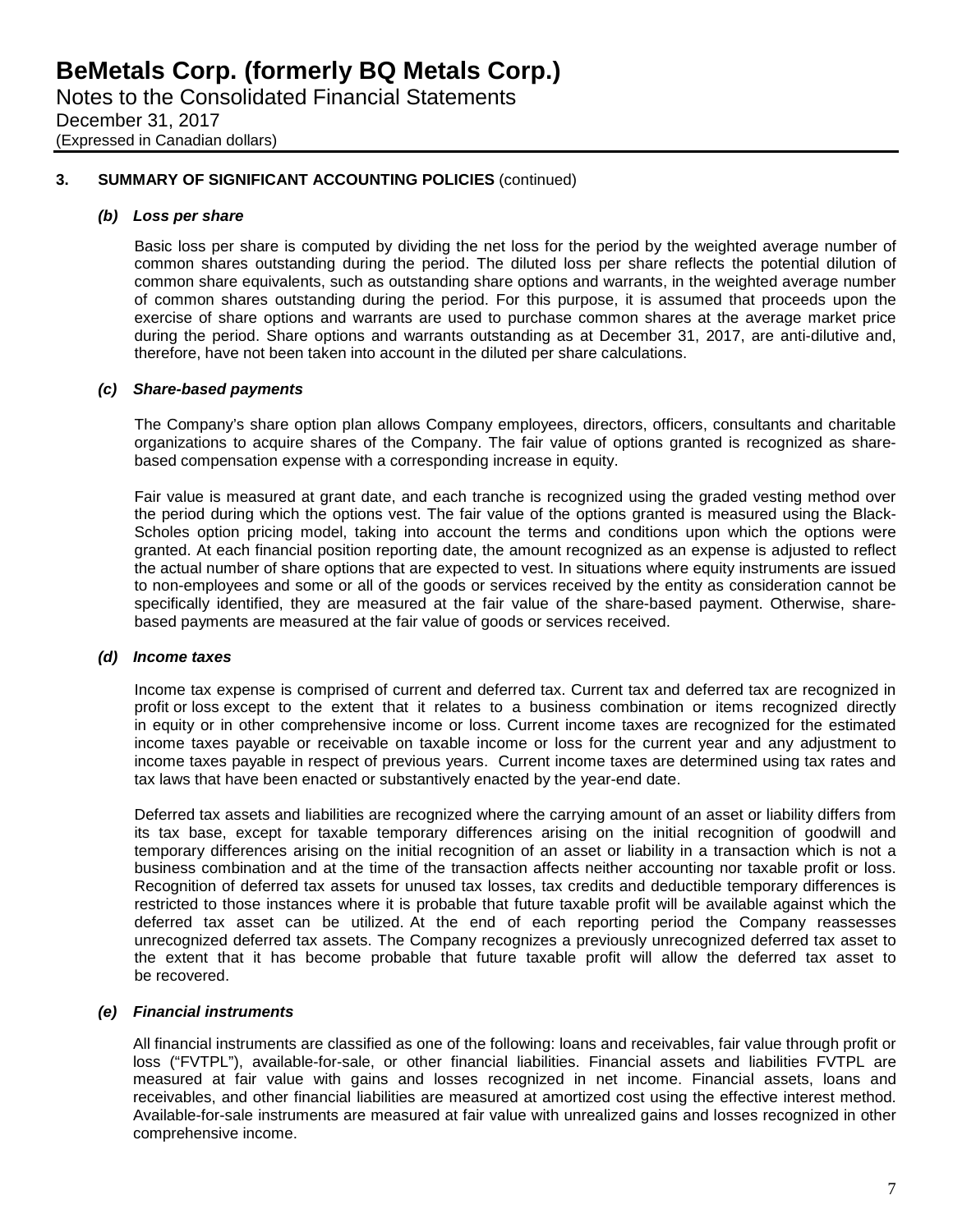## **3. SUMMARY OF SIGNIFICANT ACCOUNTING POLICIES** (continued)

#### *(e) Financial instruments (continued)*

Transaction costs that are directly attributable to the acquisition or issue of financial instruments that are classified as, loans and receivables, or other financial liabilities are included in the initial carrying value of such instruments and amortized using the effective interest method. Transaction costs classified as FVTPL are expensed when incurred, while those classified as available for sale are included in the initial carrying value.

Cash is classified as loans and receivables, and trade and other payables are classified as other financial liabilities.

#### *(f) New standards and interpretations not yet adopted*

Certain new standards, interpretations, amendments and improvements to existing standards were issued by the IASB or IFRIC. The following have not yet been adopted by the Company and are being evaluated to determine their impact.

• IFRS 9: New standard that replaced IAS 39 for classification and measurement of financial assets, which is effective for annual periods beginning on or after January 1, 2018. The Company does not expect the adoption of this standard to have a significant measurement impact on its consolidated financial statements.

## **4. EQUITY**

#### *(a) Authorized*

Unlimited common shares with no par value Unlimited preferred shares with no par value

#### *(b) Issued and fully paid common shares*

In January 2017, the Company completed a common share stock split on the basis of three new common shares for each one old common share. All common share and common per share amounts in these financial statements have been retroactively restated to reflect the stock split.

During the year ended December 31, 2017, the Company closed a non-brokered private placement of 24,000,000 common shares at a price of \$0.06 per share for gross proceeds of \$1,440,000. Proceeds of \$199,980 relating to this non-brokered private placement were received during the period ended December 31, 2016. Cash share issue costs of \$16,038 were incurred in relation to the private placement.

During the period ended December 31, 2016, the Company closed a private placement of 30,000,000 common shares at a price of \$0.017 per share for proceeds of \$500,000.

As at December 31, 2017, 56,798,577 common shares were issued and outstanding (December 31, 2016: 32,798,577 shares).

#### *(c) Escrow shares*

The Company entered into an escrow agreement with certain shareholders in December 2009. Shares will remain in escrow until the Company completes a Qualifying Transaction and then will be released over the course of 36 months.

As at December 31, 2017, 4,108,572 (December 31, 2016: 4,108,572) shares remained in escrow.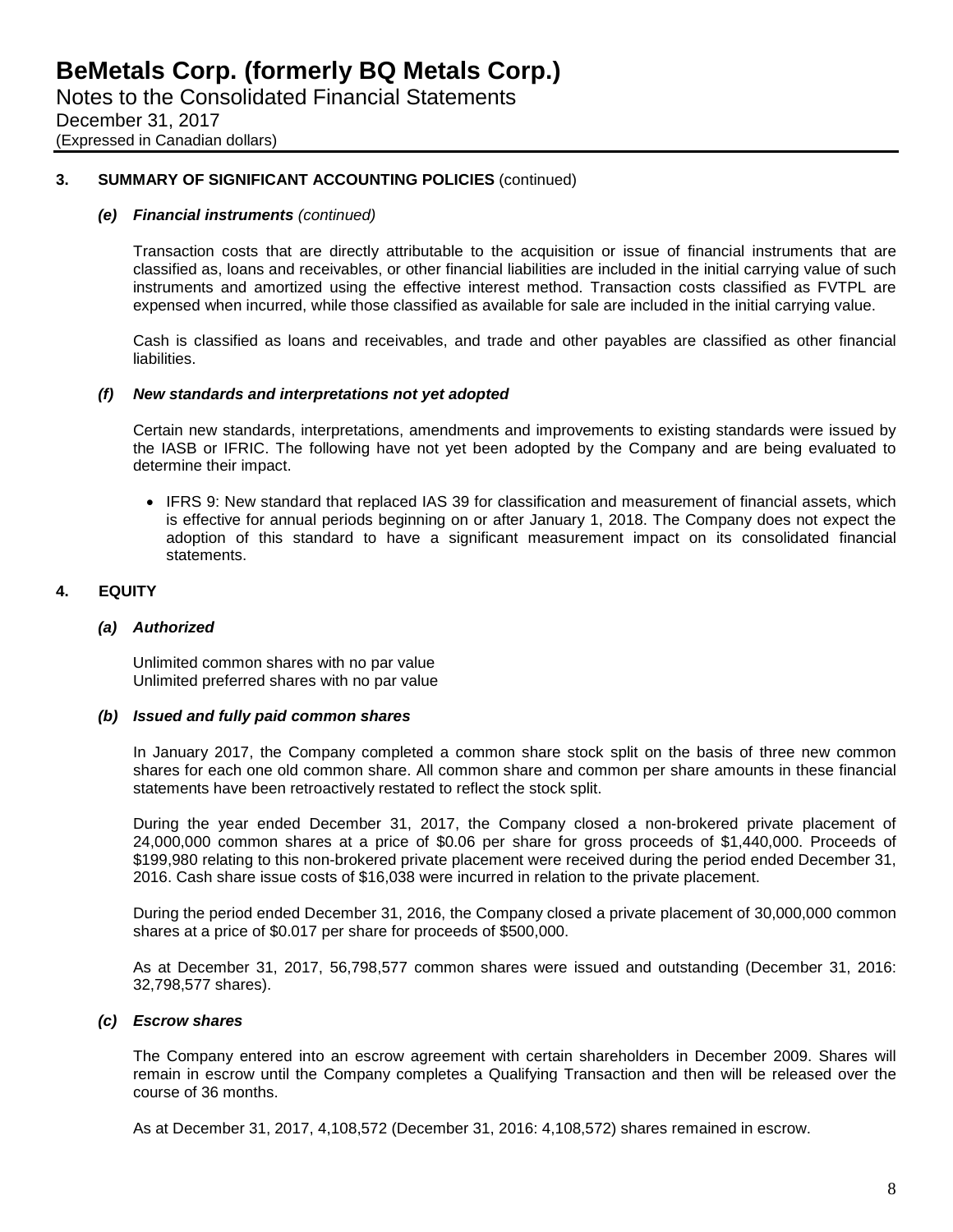(Expressed in Canadian dollars)

## **4. EQUITY** (continued)

## *(d) Share options*

The Company has adopted an incentive share option plan which provides that the Board of Directors of the Company may from time to time, in its discretion and in accordance with TSX-V requirements, grant nontransferable share options to purchase common shares, provided that the number of common shares reserved for issuance in any twelve month period will not exceed 10% of the Company's issued and outstanding common shares. Such options will be exercisable for a period of up to 10 years from the date of grant at a price not less than the closing price of the Company's shares on the last trading day before the grant of such options.

During the period ended December 31, 2016, the Company granted an aggregate of 3,270,000 share options to directors, officers and consultants, exercisable at a price of \$0.06 per share until December 9, 2026. Using the Black-Scholes option pricing model, the grant date fair value was \$145,135, or \$0.04 per option, using the following assumptions:

|                         | 2016     |
|-------------------------|----------|
| Risk-free interest rate | 2.23%    |
| Expected life (years)   | 10 years |
| Annualized volatility   | 75.00%   |
| Dividend rate           | $0.00\%$ |

Following is a summary of changes in share options outstanding:

|                                                  | Number of | Weighted average |
|--------------------------------------------------|-----------|------------------|
|                                                  | options   | exercise price   |
| Balance, January 31, 2016                        |           |                  |
| Granted                                          | 3.270.000 | 0.06             |
| Balance, December 31, 2016 and December 31, 2017 | 3,270,000 | 0.06             |

The following table summarizes information about share options outstanding at December 31, 2017:

| Outstanding and<br>exercisable | Exercise price | Expiry date      |  |
|--------------------------------|----------------|------------------|--|
| 3,270,000                      | 0.06           | December 9, 2026 |  |

## **5. RELATED PARTY TRANSACTIONS**

Key management personnel include those persons having authority and responsibility for planning, directing and controlling the activities of the Company as a whole. The Company has determined that key management personnel consist of members of the Company's Board of Directors and corporate officers.

There was no key management personnel compensation during the year ended December 31, 2017 (period ended December 31, 2016: \$139,809). During the year ended December 31, 2017, a former director of the Company agreed to forgive \$7,560 of trade and other payables owing to this former director, and accordingly the Company recorded this amount as a write-off of trade and other payables in the statement of loss and comprehensive loss. As at December 31, 2017, \$nil was due to this former director of the Company (December 31, 2016: \$10,862).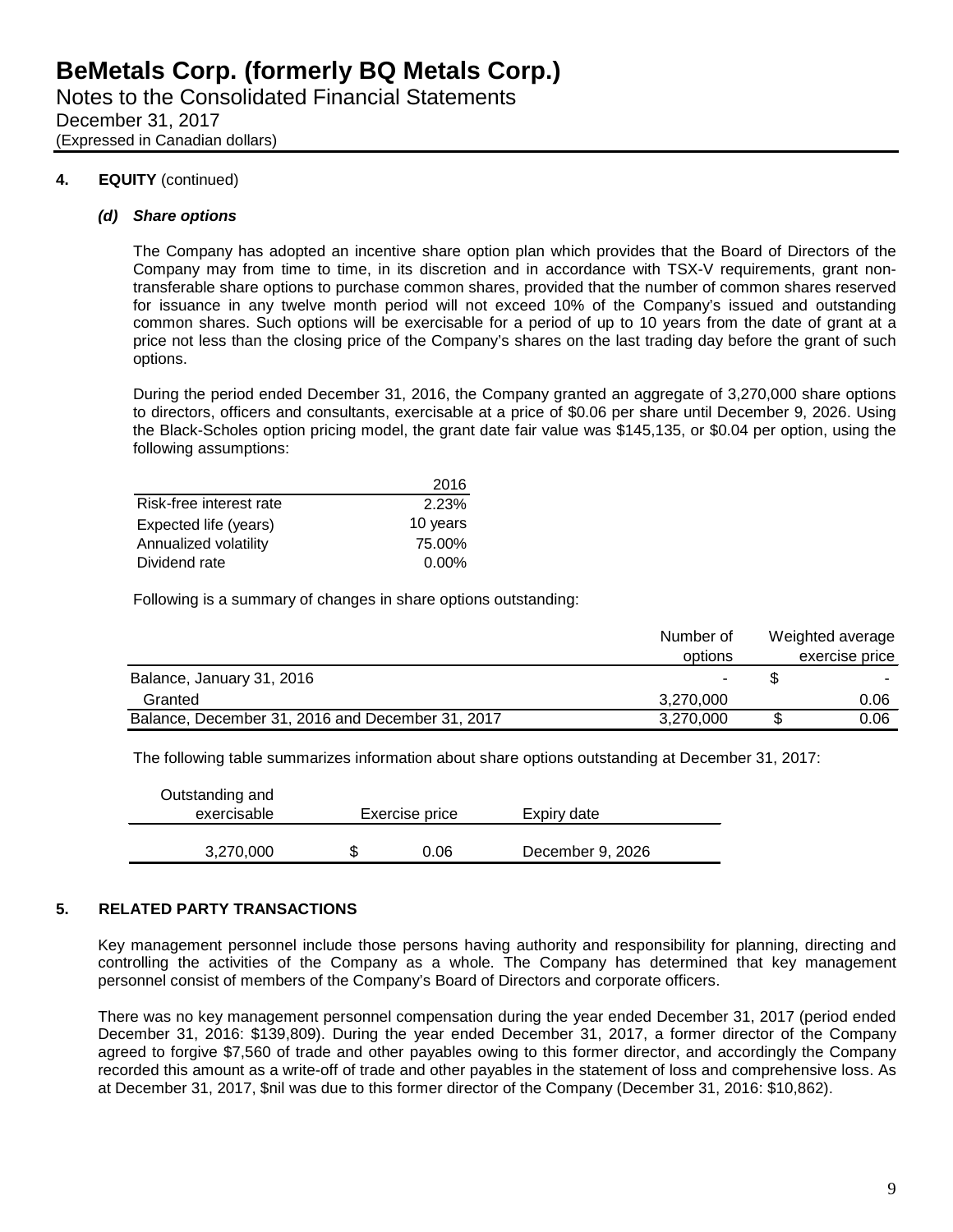## **6. FINANCIAL INSTRUMENTS AND FINANCIAL RISK MANAGEMENT**

The Company is exposed in varying degrees to a variety of financial instrument related risks. The type of risk exposure and the way in which such exposure is managed is provided as follows:

## **Credit risk**

Credit risk arises from the potential for non-performance by counterparties of contractual financial obligations. The Company's exposure to credit risk is on its cash and amounts receivable. The Company reduces its credit risk by maintaining its bank accounts at a large international financial institution. Amounts receivable is comprised of GST refundable from the Canadian Government. The maximum exposure to credit risk is equal to the fair value or carrying value of these financial assets.

## **Liquidity risk**

Liquidity risk is the risk that the Company will not be able to meet its financial obligations as they fall due. The Company has a planning and budgeting process in place to help determine the funds required to support the Company's normal operating requirements on an ongoing basis. The Company attempts to ensure there is sufficient access to funds to meet on-going business requirements, taking into account its current cash position and potential funding sources. Historically, the Company's source of funding has been the issuance of equity securities for cash, primarily through private placements. The Company's access to financing is always uncertain and there can be no assurance of continued access to significant funding from these sources. Management has concluded that the Company does not have adequate financial resources to settle obligations as at December 31, 2017, and will require additional funding to continue operations for the next twelve months (Note 1).

## **Foreign exchange risk**

Foreign currency risk is the risk that the fair values of future cash flows of a financial instrument will fluctuate because they are denominated in currencies that differ from the Company's functional currency. The Company's reporting currency is the Canadian dollar and major purchases are transacted in Canadian and US dollars. The Company maintains Canadian and US dollar bank accounts in Canada. The Company is subject to gains and losses from fluctuations in the US dollar against the Canadian dollar.

## **Interest rate risk**

Interest rate risk is the risk that the fair value of future cash flows of a financial instrument will fluctuate because of changes in market interest rates. The Company's exposure to interest rate risk relates to its ability to earn interest income on cash balances at variable rates. Changes in short term interest rates will not have a significant effect on the fair value of the Company's cash account.

## **7. CAPITAL MANAGEMENT**

The Company's objectives when managing capital are to safeguard the Company's ability to maintain a flexible capital structure which will allow it to pursue the completion of a Qualified Transaction in accordance with Policy 2.4 of the TSX-V. Therefore, the Company monitors the level of risk incurred in its expenditures relative to its capital structure.

The Company considers its capital structure to include shareholders' equity. The Company monitors its capital structure and makes adjustments in light of changes in economic conditions and the risk characteristics of the potential underlying assets. To maintain or adjust the capital structure, the Company may issue new equity if available on favourable terms and approved by the TSX-V. There were no changes in the Company's approach to capital management during the year ended December 31, 2017.